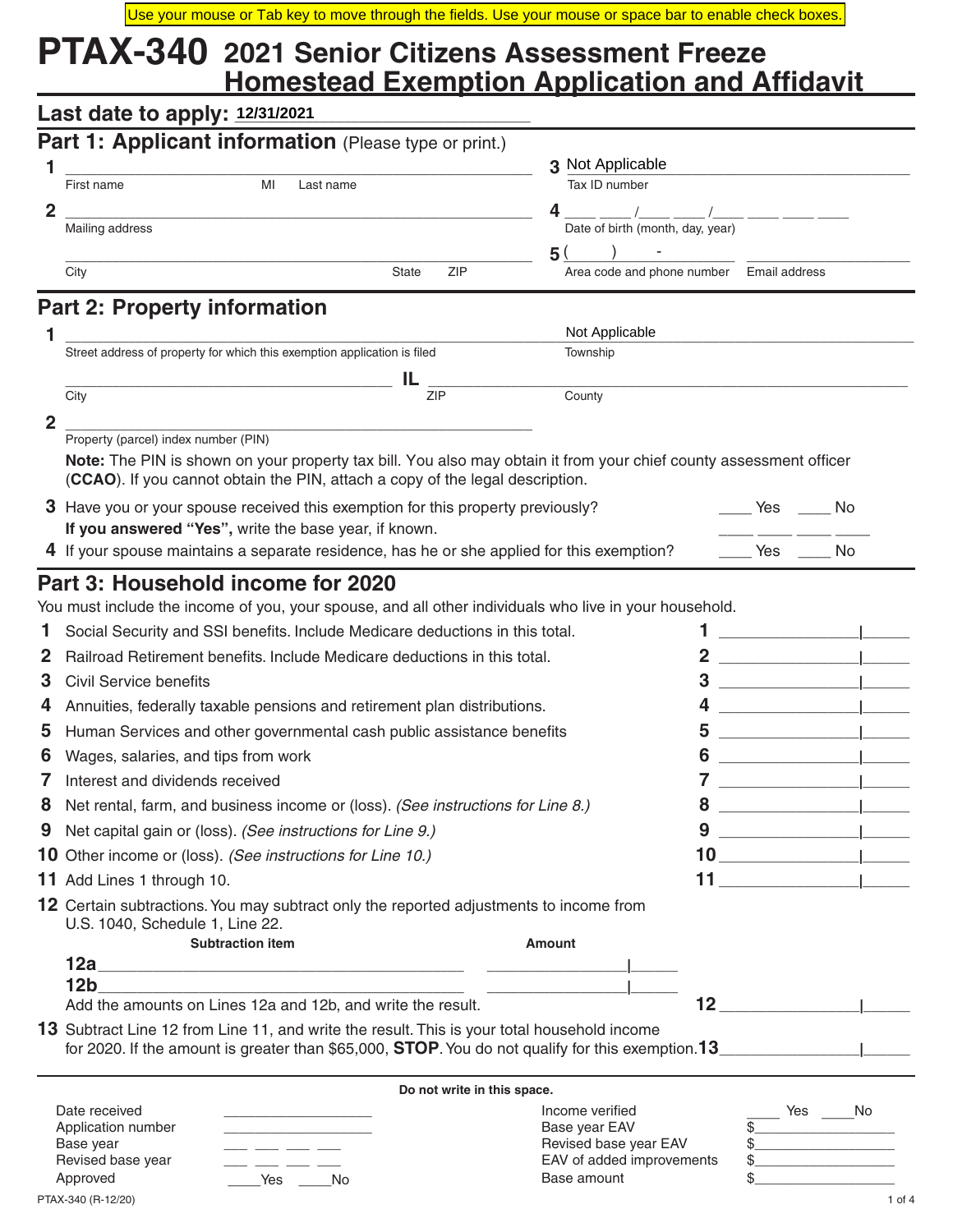# **Part 4: Affidavit**

Sworn under oath, I state the following:

- **1** *(Mark the statement that applies.)*
- On January 1, 2021, the property identified in Part 2, Line 1, was improved with a permanent structure
- **a** that I used as my principal residence.
- **b** \_\_\_\_ for which I received this exemption previously and is either unoccupied or used as my spouse's principal residence. I am now a resident of a facility licensed under the Assisted Living and Shared Housing Act, Nursing Home Care Act, ID/DD (intellectually disabled/developmentally disabled) Community Care Act, or Specialized Mental Health Rehabilitation Act of 2013.

\_\_\_\_\_\_\_\_\_\_\_\_\_\_\_\_\_\_\_\_\_\_\_\_\_\_\_\_\_\_\_\_\_\_\_\_\_\_\_ \_\_\_\_\_\_\_\_\_\_\_\_\_\_\_\_\_\_\_\_\_\_\_\_\_\_\_\_\_\_\_\_\_\_\_\_\_\_\_\_\_\_\_\_\_\_\_\_\_ Name of facility Mailing address

**2** *(Mark the statement that applies.)*

On January 1, 2021, I

- **a** \_\_\_\_ was the owner of record of the property identified in Part 2, Line 1.
- **b** \_\_\_\_ had a legal or equitable interest by a written instrument in the property listed in Part 2, Line 1.
- **c** \_\_\_\_ had a leasehold interest in the property identified in Part 2, Line 1, that was used as a single-family residence*.*
- **3** I am liable for paying real property taxes on the property identified in Part 2, Line 1.
	- **Note:** If I have not received this exemption for this property previously, I also met the eligibility requirements listed in Part 4, Lines 1, 2, and 3 for this property on January 1, 2020.
- **4** *(Mark the statement that applies.)*
	- **a** \_\_\_\_ In 2021, I am, or will be, 65 years of age or older.
	- **b** \_\_\_\_ In 2021, my spouse, who died in 2021, would have been 65 years of age or older. *(Complete the following information.)*

| Deceased spouse's name           | Tax ID number                    |
|----------------------------------|----------------------------------|
| Date of birth (month, day, year) | Date of death (month, day, year) |

- **5** The property identified in Part 2, Line 1, is the only property for which I am applying for a senior citizens assessment freeze homestead exemption for 2021.
- **6** The amount reported in Part 3, Line 13, of this form includes the income of my spouse and all persons living in my household and the total household income for 2020 is \$65,000 or less.
- **7** On January 1, 2021, the following individuals also used the property identified in Part 2, Line 1, for their principal residence. My spouse is included if he or she used the property as his or her principal dwelling place on January 1, 2021. The total income of all individuals and my spouse (regardless of his or her principal residence) are included in Part 3. *(Attach an additional sheet if necessary.)*

|      | <b>First and last name</b><br>а<br>b                                                                                                                                                                                                                                                                                                                                                                                                                                                                                                                                | <b>Tax ID number</b>       |                                                                                                                                                    |           |                                                    |
|------|---------------------------------------------------------------------------------------------------------------------------------------------------------------------------------------------------------------------------------------------------------------------------------------------------------------------------------------------------------------------------------------------------------------------------------------------------------------------------------------------------------------------------------------------------------------------|----------------------------|----------------------------------------------------------------------------------------------------------------------------------------------------|-----------|----------------------------------------------------|
| 8    | (Mark the statement that applies.)<br>On January 1, 2021, I was                                                                                                                                                                                                                                                                                                                                                                                                                                                                                                     |                            |                                                                                                                                                    |           |                                                    |
|      | $\mathbf{a}$ ____ single, widow(er), or divorced. $\mathbf{b}$ ____ married and living together. $\mathbf{c}$ ____ married, but not living together.                                                                                                                                                                                                                                                                                                                                                                                                                |                            |                                                                                                                                                    |           |                                                    |
|      | First name                                                                                                                                                                                                                                                                                                                                                                                                                                                                                                                                                          |                            | MI                                                                                                                                                 | Last name |                                                    |
|      | <b>Street Address</b>                                                                                                                                                                                                                                                                                                                                                                                                                                                                                                                                               | City                       | <b>State</b>                                                                                                                                       |           | <b>ZIP</b>                                         |
|      | $\frac{1}{\sqrt{1-\frac{1}{2}}}\frac{1}{\sqrt{1-\frac{1}{2}}}\frac{1}{\sqrt{1-\frac{1}{2}}}\frac{1}{\sqrt{1-\frac{1}{2}}}\frac{1}{\sqrt{1-\frac{1}{2}}}\frac{1}{\sqrt{1-\frac{1}{2}}}\frac{1}{\sqrt{1-\frac{1}{2}}}\frac{1}{\sqrt{1-\frac{1}{2}}}\frac{1}{\sqrt{1-\frac{1}{2}}}\frac{1}{\sqrt{1-\frac{1}{2}}}\frac{1}{\sqrt{1-\frac{1}{2}}}\frac{1}{\sqrt{1-\frac{1}{2}}}\frac{1}{\sqrt{1-\frac{1}{2}}}\frac{1}{\sqrt{1-\frac{$<br>Signature of applicant<br>Note: The CCAO may conduct an audit to verify that the taxpayer is eligible to receive this exemption. |                            |                                                                                                                                                    |           |                                                    |
|      | <b>Mail your completed Form PTAX-340 to:</b><br>Menard _____________Co. Chief County Assessment Officer                                                                                                                                                                                                                                                                                                                                                                                                                                                             |                            | If you have any questions, please call:<br>$217 \t 632$                                                                                            | $-4461$   |                                                    |
|      | 102 S 7th<br>Mailing address                                                                                                                                                                                                                                                                                                                                                                                                                                                                                                                                        |                            | Last date to apply $\frac{1}{\text{Month}} \frac{2}{\text{Day}} \frac{3}{\text{Year}} \frac{1}{\text{Year}} \frac{2}{\text{1}} \frac{0}{\text{2}}$ |           |                                                    |
| City | Petersburg                                                                                                                                                                                                                                                                                                                                                                                                                                                                                                                                                          | $IL \frac{6}{7IP}$ 2 6 7 5 |                                                                                                                                                    |           | Printed by the authority of the                    |
|      | This form is authorized in accordance with the Illinois Property Tax Code. Disclosure of this information is required.<br>Failure to provide information may result in this form not being processed and may result in a penalty.<br>2 of 4                                                                                                                                                                                                                                                                                                                         |                            |                                                                                                                                                    |           | state of Illinois-Web only-1<br>PTAX-340 (R-12/20) |
|      |                                                                                                                                                                                                                                                                                                                                                                                                                                                                                                                                                                     | <b>Reset</b>               | <b>Print</b>                                                                                                                                       |           |                                                    |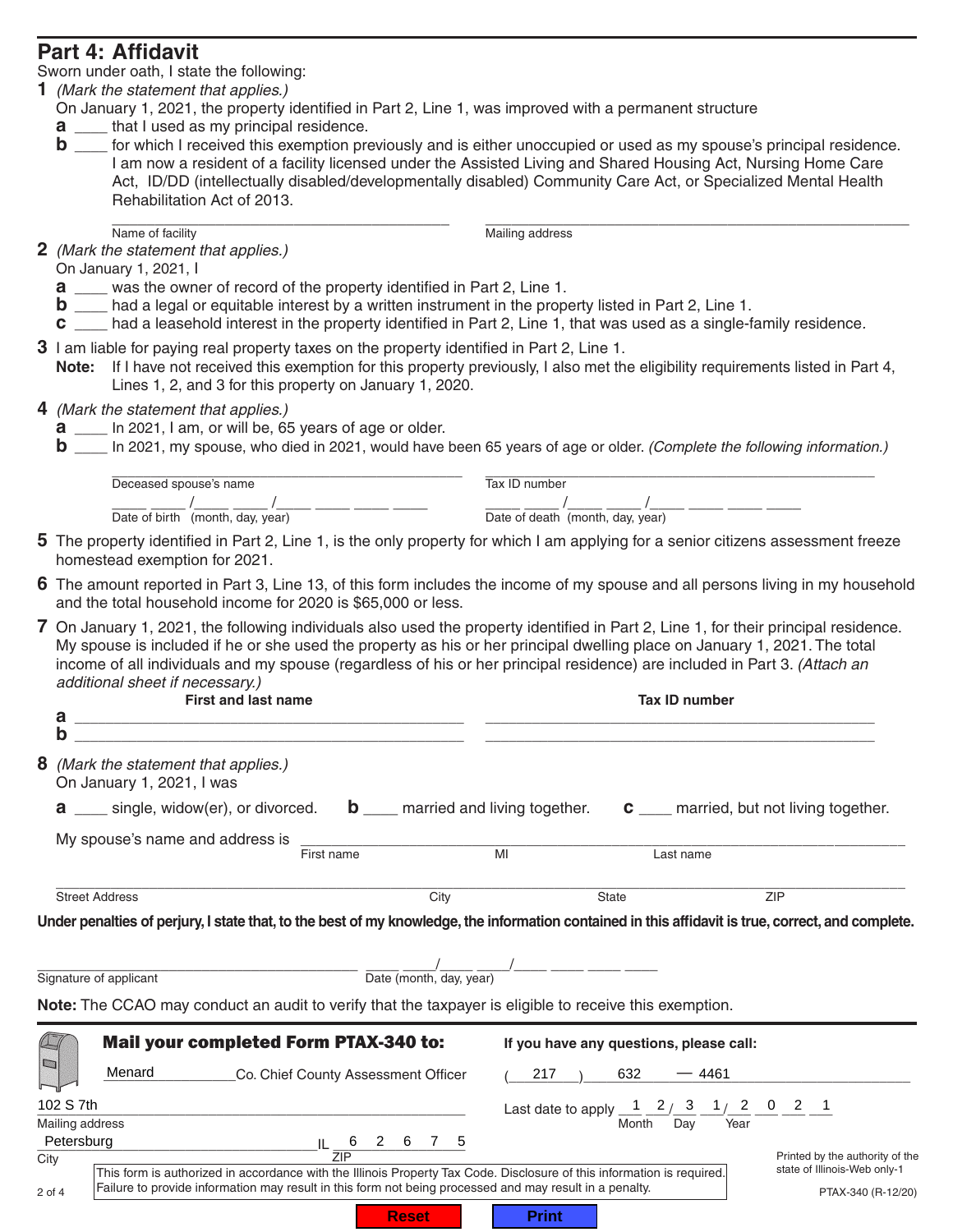# **What is the Senior Citizens Assessment Freeze Homestead Exemption (SCAFHE)?**

The Senior Citizens Assessment Freeze Homestead Exemption (35 ILCS 200/15-172) allows you, as a qualified senior citizen, to have your home's equalized assessed value (EAV) "frozen" at a base year value and prevent or limit any increase due to inflation. The base year generally is the year before the year you first qualify and apply for the exemption. For example, if you first qualify and apply in 2021, your property's EAV will be "frozen" at the 2020 EAV. The amount of the exemption is the difference between your base year EAV and your current year EAV. For Cook County only, the amount of the exemption is the difference between your base year EAV and your current year EAV or \$2,000, whichever is greater. Freezing your property's EAV does not mean that your property taxes will not increase, however. Other factors also affect your tax bill. For example, your tax bill could increase if the tax rate, which is based on the amount of revenues taxing districts request, increases. Your EAV and tax bill may also increase if you add improvements to your home. However, if your home's EAV decreases in the future, you will benefit from any reduction.

# **Who is eligible?**

The senior citizens assessment freeze homestead exemption qualifications for the 2021 tax year (for the property taxes you will pay in 2022), are listed below.

- **•** You will be 65 or older during 2021.
- **•** Your total household income in 2020 was \$65,000 or less.
- **•** On January 1, 2020, **and** January 1, 2021, you
- used the property as your principal place of residence,
- owned the property, or had a legal or equitable interest in the property as evidenced by a written instrument, or had a leasehold interest in the property used as a single-family residence, and
- were liable for the payment of property taxes.

You do **not** qualify for this exemption if your property is assessed under the mobile home privilege tax.

**Surviving spouse** — Even if you are not 65 or older during 2021, you are eligible for this exemption for 2021 (and possibly 2020) if your spouse died in 2021 and would have met all of the qualifications.

**Residents in a health facility** — Even if you did not use the property as your principal place of residence on January 1, 2021, you qualify for this exemption if you are a resident of a facility licensed under the Assisted Living and Shared Housing Act, Nursing Home Care Act, ID/DD (intellectually disabled/ developmentally disabled) Community Care Act, or Specialized Mental Health Rehabilitation Act of 2013 and you meet all other requirements, have received this exemption previously, **and** your property is either unoccupied or is occupied by your spouse.

**Residents of cooperatives** — If you are a resident of a cooperative apartment building or cooperative life-care facility, you qualify for this exemption if you are liable for the payment of the property taxes on your residence and meet the other eligibility requirements.

# **What is a household?**

A household includes you, your spouse, and all other persons who used your residence as a principal dwelling place on January 1, 2021.

## **What is included in household income?**

Household income includes your income, your spouse's income, and the income of **all** individuals living in the household. Examples of income that must be included in your household income are listed below. (For specific questions, see Part 3 on Page 4.)

- **•** alimony or maintenance received
- **•** annuities and other pensions
- **•** Black Lung benefits
- **•** business income
- **•** capital gains
- **•** cash assistance from the Illinois Department of Human Services and other governmental cash public assistance
- **•** cash winnings from such sources as raffles and lotteries
- **•** Civil Service benefits
- **•** damages awarded in a lawsuit for nonphysical injury or sickness (for example, age discrimination or injury to reputation)
- **•** dividends
- **•** farm income
- **•** Illinois Income Tax refund (only if you received Form 1099-G) **•** interest
- **•** interest received on life insurance policies
- **•** long term care insurance (federally taxable portion only)
- **•** lump sum Social Security payments
- **•** miscellaneous income, such as from rummage sales, recycling aluminum, or baby sitting
- **•** military retirement pay based on age or length of service
- **•** monthly insurance benefits
- **•** pension and IRA benefits (federally taxable portion only)
- **•** Railroad Retirement benefits (including Medicare deductions) **•** rental income
- **•** Social Security income (including Medicare deductions)
- **•** Supplemental Security Income (SSI) benefits
- **•** all unemployment compensation
- **•** wages, salaries, and tips from work
- **•** Workers' Compensation Act income
- **•** Workers' Occupational Diseases Act income

#### **What is not included in household income?**

Some examples of income that are not included in household income are listed below. (For specific income questions, see Part 3 on Page 4.)

- **•** cash gifts
- **•** child support payments
- **•** COBRA subsidy payments
- **•** damages awarded in a lawsuit for a physical personal injury or sickness
- **•** Energy Assistance payments
- **•** federal income tax refunds
- **•** IRA's "rolled over" into other retirement accounts, unless "rolled over" into a Roth IRA
- **•** lump sums from inheritances
- **•** lump sums from insurance policies
- **•** money borrowed against a life insurance policy or from any financial institution
- **•** reverse mortgage payments
- **•** spousal impoverishment payments
- **•** stipends from Foster Parent and Foster Grandparent programs
- **•** Veterans' benefits

## **What if I have a net operating loss or capital loss carryover from a previous year?**

You cannot include any carryover of net operating loss or capital loss from a previous year. You can include only a net operating loss or capital loss that occurred in 2020.

#### **Will my information remain confidential?**

All information received from your application is confidential and may be used only for official purposes.

#### **When must I file?**

File Form PTAX-340 with the CCAO by the due date printed on the bottom of Page 2. You must file Form PTAX-340 **every year** and meet the qualifications for that year to continue to receive the exemption.

**Note:** The CCAO may require additional documentation (*i.e.*, birth certificates, tax returns) to verify the information in this application.

## **What if I need additional assistance?**

If you have questions about this form, please contact your CCAO, also known as the supervisor of assessments, or county assessor, at the address and phone number printed at the bottom of Page 2.